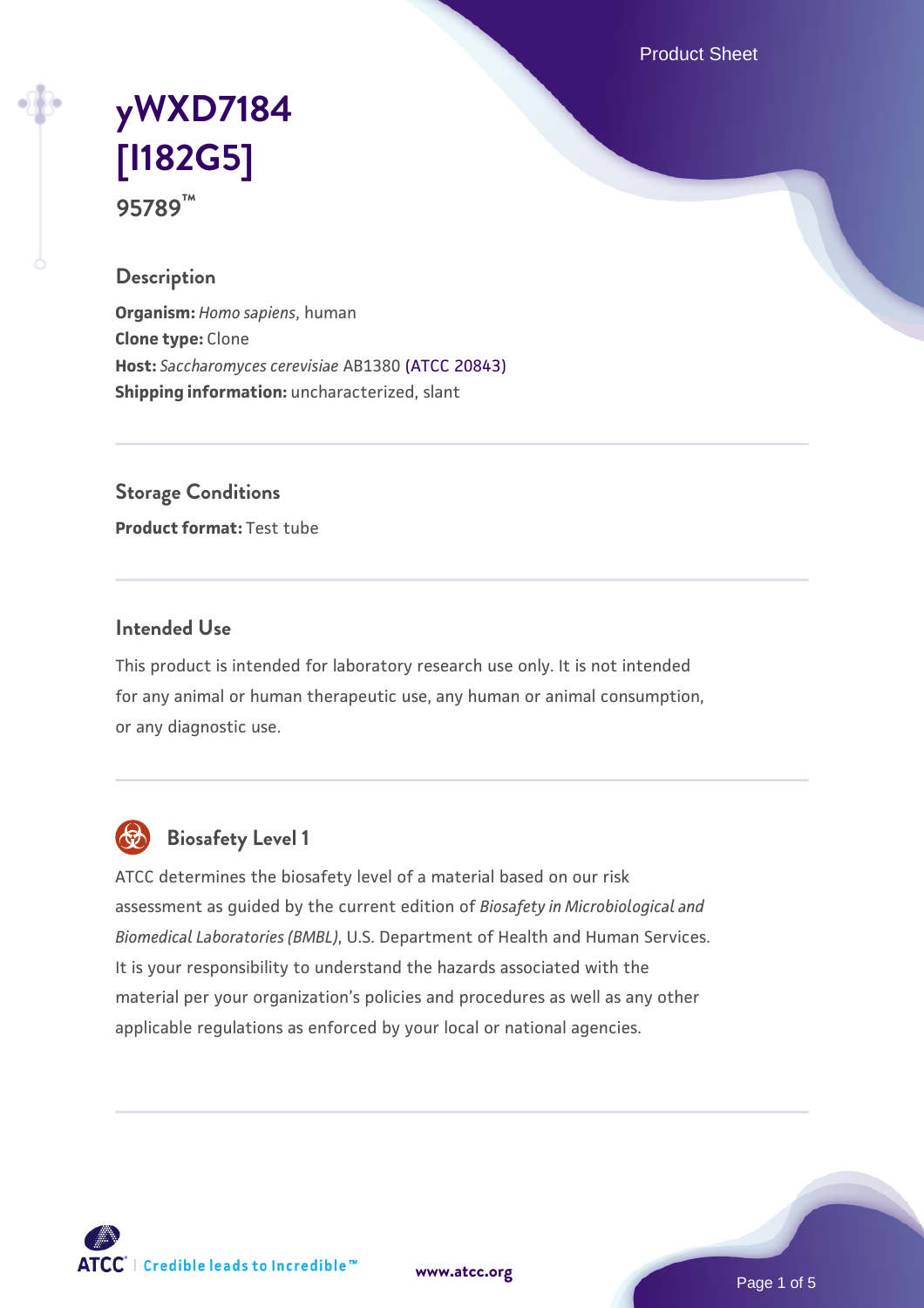**95789**

## **Certificate of Analysis**

For batch-specific test results, refer to the applicable certificate of analysis that can be found at www.atcc.org.

#### **Insert Information**

**Type of DNA:** genomic **Genome:** Homo sapiens **Chromosome:** X **Gene name:** DNA Segment **Gene product:** DNA Segment **Contains complete coding sequence:** Unknown

### **Vector Information**

**Type of vector:** YAC **Markers:** SUP4; URA3; TRP1

## **Growth Conditions**

**Medium:**  [ATCC Medium 1245: YEPD](https://www.atcc.org/-/media/product-assets/documents/microbial-media-formulations/1/2/4/5/atcc-medium-1245.pdf?rev=705ca55d1b6f490a808a965d5c072196) **Temperature:** 30°C

## **Notes**

More information may be available from ATCC (http://www.atcc.org or 703- 365-2620).

## **Material Citation**

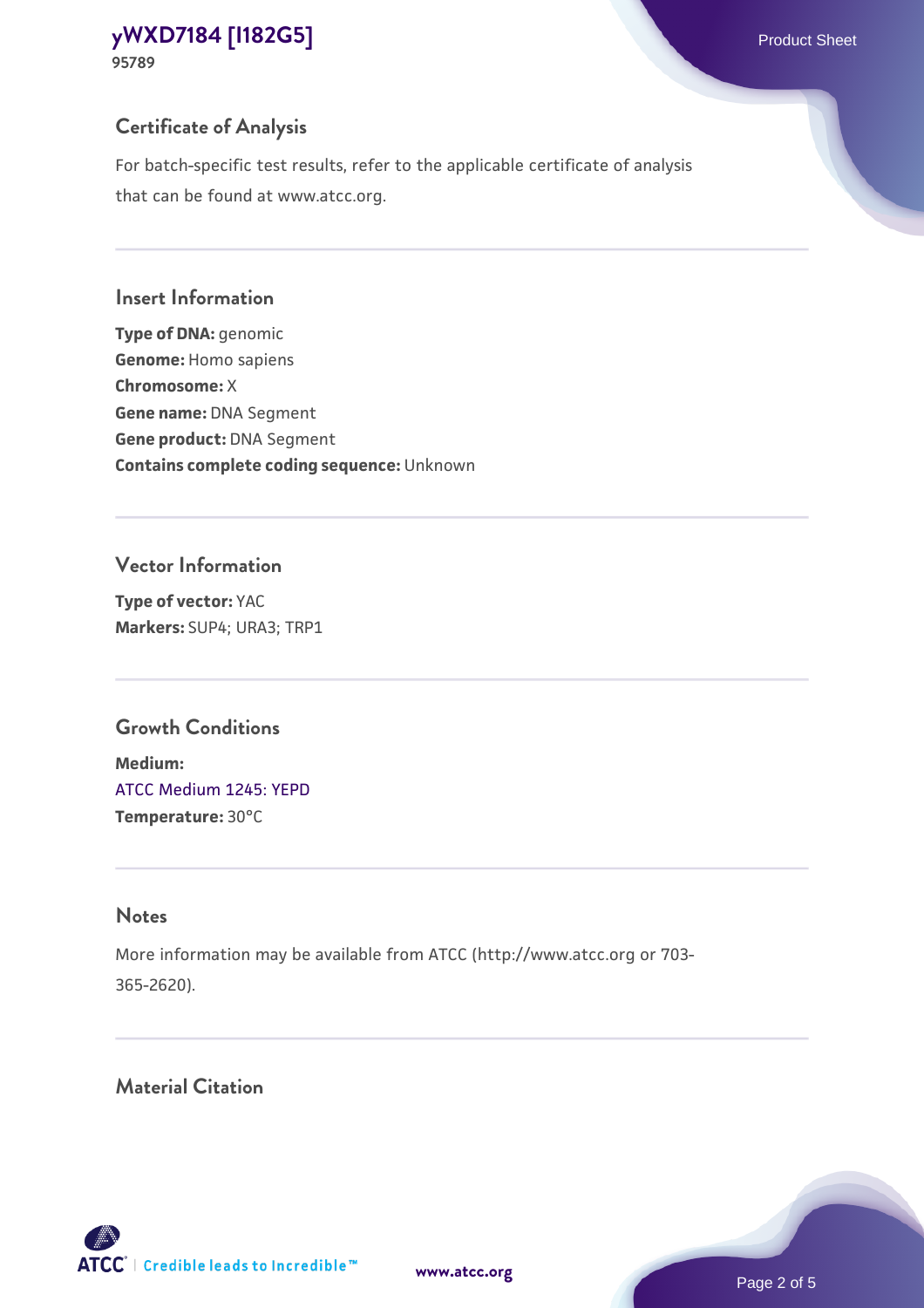If use of this material results in a scientific publication, please cite the material in the following manner: yWXD7184 [I182G5] (ATCC 95789)

#### **References**

References and other information relating to this material are available at www.atcc.org.

### **Warranty**

The product is provided 'AS IS' and the viability of  $ATCC<sup>®</sup>$  products is warranted for 30 days from the date of shipment, provided that the customer has stored and handled the product according to the information included on the product information sheet, website, and Certificate of Analysis. For living cultures, ATCC lists the media formulation and reagents that have been found to be effective for the product. While other unspecified media and reagents may also produce satisfactory results, a change in the ATCC and/or depositor-recommended protocols may affect the recovery, growth, and/or function of the product. If an alternative medium formulation or reagent is used, the ATCC warranty for viability is no longer valid. Except as expressly set forth herein, no other warranties of any kind are provided, express or implied, including, but not limited to, any implied warranties of merchantability, fitness for a particular purpose, manufacture according to cGMP standards, typicality, safety, accuracy, and/or noninfringement.

#### **Disclaimers**

This product is intended for laboratory research use only. It is not intended for any animal or human therapeutic use, any human or animal consumption,





Page 3 of 5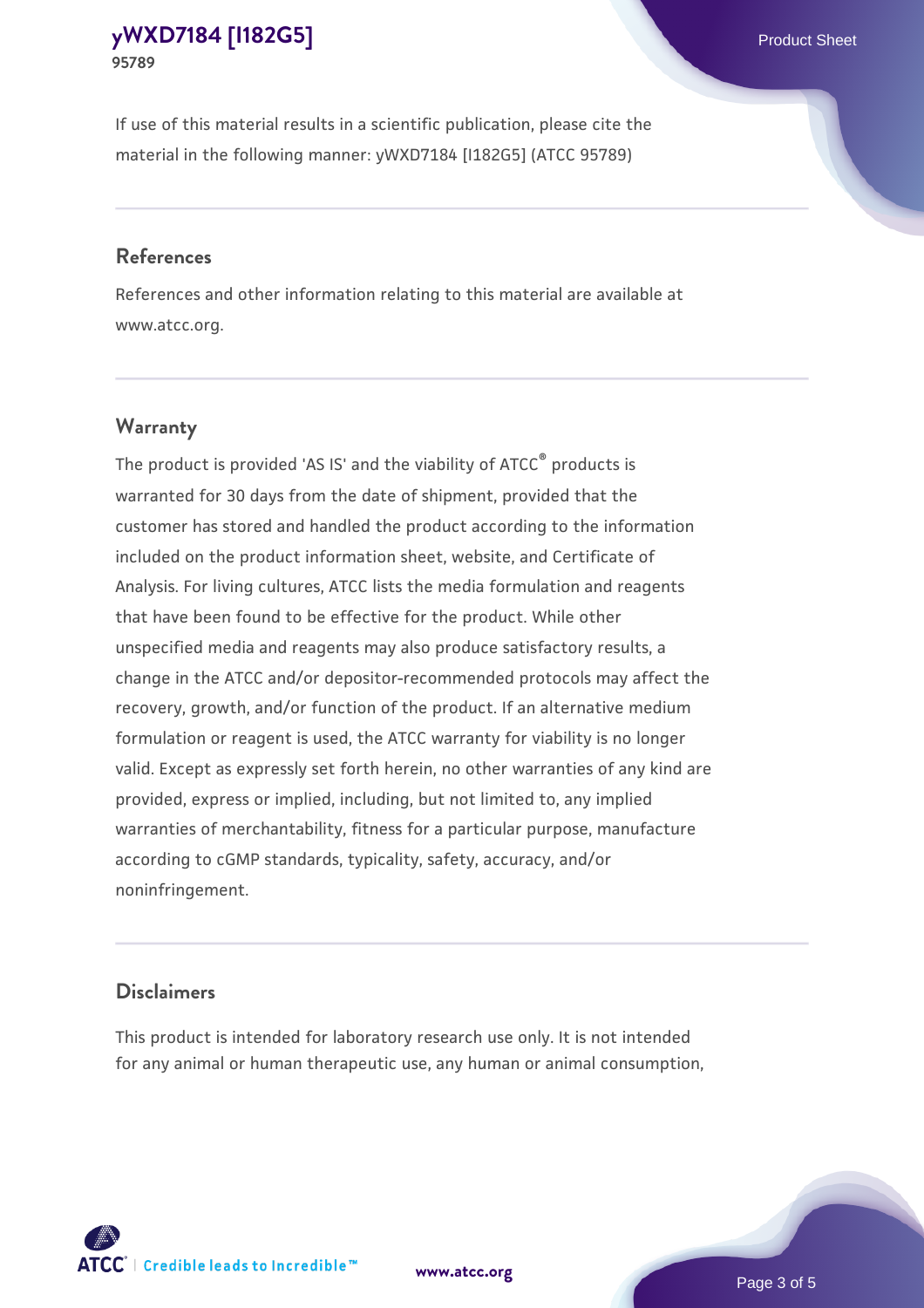or any diagnostic use. Any proposed commercial use is prohibited without a license from ATCC.

While ATCC uses reasonable efforts to include accurate and up-to-date information on this product sheet, ATCC makes no warranties or representations as to its accuracy. Citations from scientific literature and patents are provided for informational purposes only. ATCC does not warrant that such information has been confirmed to be accurate or complete and the customer bears the sole responsibility of confirming the accuracy and completeness of any such information.

This product is sent on the condition that the customer is responsible for and assumes all risk and responsibility in connection with the receipt, handling, storage, disposal, and use of the ATCC product including without limitation taking all appropriate safety and handling precautions to minimize health or environmental risk. As a condition of receiving the material, the customer agrees that any activity undertaken with the ATCC product and any progeny or modifications will be conducted in compliance with all applicable laws, regulations, and guidelines. This product is provided 'AS IS' with no representations or warranties whatsoever except as expressly set forth herein and in no event shall ATCC, its parents, subsidiaries, directors, officers, agents, employees, assigns, successors, and affiliates be liable for indirect, special, incidental, or consequential damages of any kind in connection with or arising out of the customer's use of the product. While reasonable effort is made to ensure authenticity and reliability of materials on deposit, ATCC is not liable for damages arising from the misidentification or misrepresentation of such materials.

Please see the material transfer agreement (MTA) for further details regarding the use of this product. The MTA is available at www.atcc.org.

## **Copyright and Trademark Information**

© ATCC 2021. All rights reserved.

ATCC is a registered trademark of the American Type Culture Collection.



**[www.atcc.org](http://www.atcc.org)**